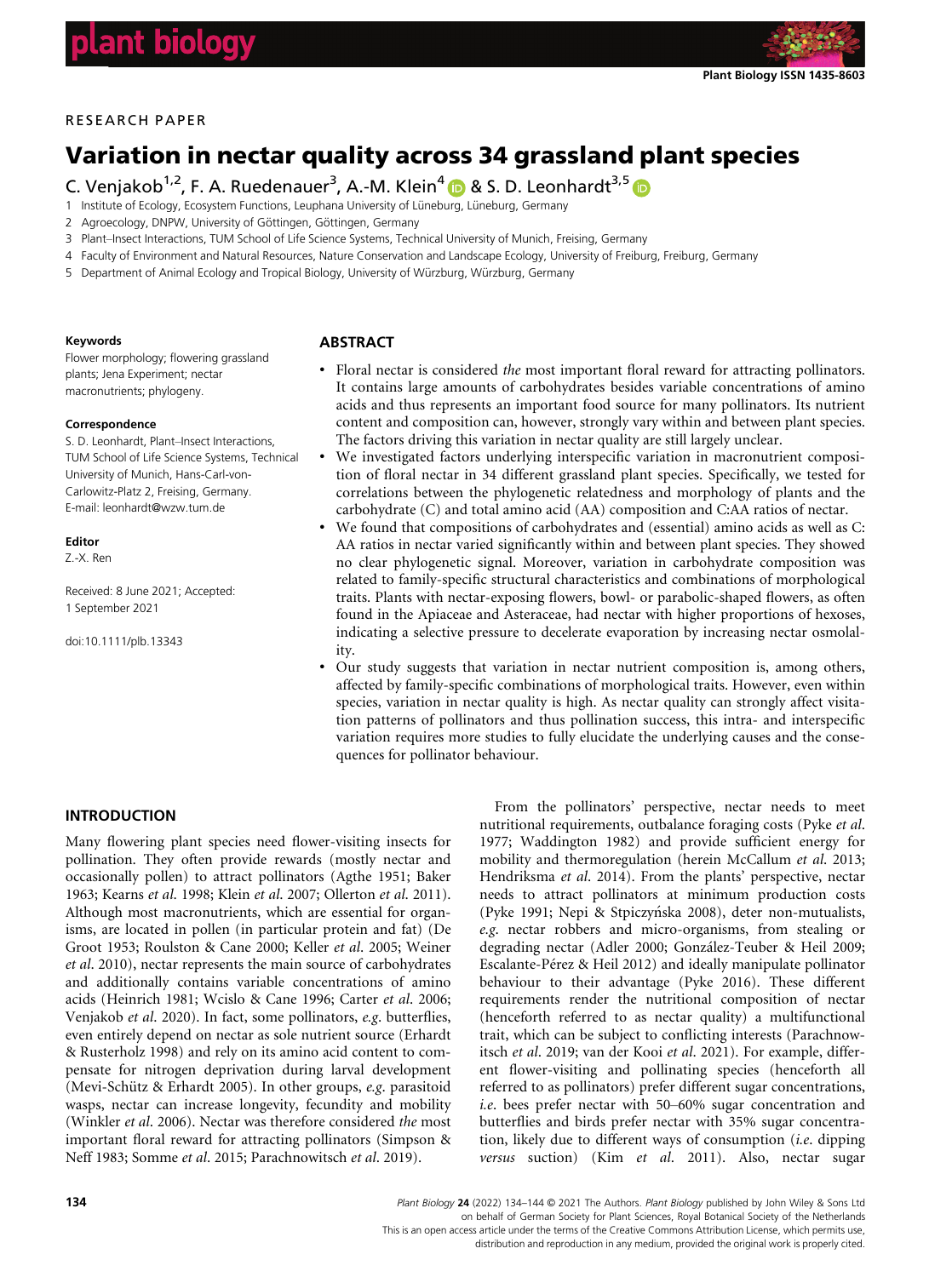concentration negatively correlates with yeast abundance (Herrera et al. 2009) which may in turn affect pollinator preferences (Vannette & Fukami 2016; Schaeffer et al. 2017). Consequently, nectar quality can directly and indirectly affect visitation patterns of pollinators.

Several biotic and abiotic factors were found to be related to variation in nectar quality, including age and damage to flowers (Gottsberger et al. 1990), soil conditions (Baude et al. 2011; Becklin et al. 2011), genetic relatedness (i.e. phylogeny) (Baker & Baker 1976; Nicolson & Van Wyk 1998; Perret et al. 2001), flower morphology (Gusman & Gottsberger 1996; Torres & Galetto 2002), microbial communities (Vannette et al. 2013), selection by specific pollinators (Petanidou et al. 2006; Willmer 2011; Chalcoff et al. 2017; Tiedge & Lohaus 2017; Silva et al. 2020) and various interactive effects [see Parachnowitsch et al. (2019) for a complete review of factors affecting nectar quality]. For example, phylogenetically related plant species, i.e. belonging to the same tribe or family, can show similar chemical characteristics of nectar, such as a clear dominance of hexose or sucrose (Percival, 1961; Bernardello et al. 1994; Wolff 2006) and similar amino acid profiles (Baker & Baker 1986). However, so far, only a few studies have investigated heritability and evidence for selection in nectar traits, such as sugar concentration and content (Parachnowitsch et al. 2019). Similarities in nectar quality may alternatively be due to similar morphological traits, e.g. shape of flower tubes, and thus similar requirements for protection against evaporation (Witt et al. 2013). For example, plant species with long tubular flowers typically contain sucrose-rich nectar (high sucrose proportion), whereas plant species with more open flowers typically contain hexose-rich nectar (high hexose proportion) to reduce evaporation via increased osmolality (Percival 1961; Bernardello 2007; Witt et al. 2013), because the loss of water in nectar leads to increased viscosity, which decelerates nectar uptake or even prevents pollinators from consumption (Köhler et al. 2010; Kim et al. 2011). In fact, several studies found a strong preference of long-tongued pollinators, such as butterflies, moths and long-tongued bees, for sucrose-rich nectar, and of short-tongued bees and flies for hexose-rich nectar (Baker & Baker 1983; Petanidou et al. 2006; González-Teuber & Heil 2009), indicating that floral morphology and nectar quality interact with pollinator preferences. Despite its importance as floral reward and source of nutrients for pollinators, the precise factors driving variation in nectar quality, such as the partial roles of phylogenetic relatedness, pollinator preferences and floral morphology, are still largely unclear (Parachnowitsch et al. 2019).

To contribute to a better understanding of the parameters which affect variation in nectar quality, we analysed potential correlations between the phylogenetic relatedness and morphology of plants and the amino acid and carbohydrate composition of their nectar for 34 grassland species. We hypothesized that: (i) plant species generally differed both qualitatively and quantitatively in their amino acid and carbohydrate composition, but that (ii) related plant species (i.e. species within the same families) would show a more similar nectar composition (with regard to concentrations and proportions of sugars and amino acids as well as their ratios) than plant species from different families due to phylogenetic and/ or morphological constraints.

## MATERIAL AND METHODS

### Experimental field site

The study was conducted within the framework of the Jena Experiment, which is a grassland biodiversity experiment in Thuringia, Germany (50°55' N, 11°35' E; 130 m a.s.l.) established in 2002, comprising 60 native plant species of the plant association Arrhenatherion, with 16 grass species and 44 flowering herb species (Roscher et al. 2004). The study field is situated near the river Saale and encompasses 82 plots containing different plant species mixtures, forming a plant species richness gradient. We collected nectar of 34 flowering plant species from 22 of those plots, preferentially from species' monocultures, but also from plots with higher levels of plant species richness, when monocultures comprised insufficient numbers of flowering individuals. We selected all flowering plant species for which we could access a minimum of 1  $\mu$ , *i.e.* 34 out of 41 species. For more details on the design of the Jena Experiment, see Roscher et al. (2004).

## Nectar sampling

In 2011, we sampled nectar of a total of 34 flowering plant species on sunny to cloudy days. Flowers were bagged in cotton gauze 1 day before nectar sampling (mesh size 0.80–1.00 mm) to exclude pollinators (Klein et al. 2003) and ensure that nectar was not depleted by insects prior to sampling. Accumulated nectar was collected in the morning using a microcapillary pipette (1 µl) holding volume) equipped with a pipetting aid (for more details see Corbet 2003; Venjakob et al. 2020). We aimed to collect a minimum of 1 µl nectar per sample. When 1 µl could not be obtained from one flower, additional flowers were sampled. We collected samples from at least seven plant individuals per species. Exceptions with less samples for carbohydrate analysis were Geranium pratense L. (6 samples), Trifolium fragiferum L. (6), and Trifolium pratense L. (3). Six plant species (Anthriscus sylvestris Hoffm., Campanula patula L., Glechoma hederacea L., Primula veris L., Ranunculus repens L. and Veronica chamaedrys L.) were re-sampled in 2012 because nectar was too dilute due to heavy rain during the flowering period or because of insufficient amounts of nectar. Microcapillaries for nectar sampling were stored in Eppendorf tubes (see Venjakob et al. 2020) and kept at -20 °C until analyses.

## Nectar preparation

Prior to analysis, microcapillaries (32 mm) with nectar were rinsed with 100 µl 99.8% ethanol and centrifuged for 5 min to remove nectar from capillaries into 2-ml Eppendorf tubes (see Venjakob et al. 2020). Eppendorf tubes with nectar were kept in a DURAN<sup>®</sup> desiccator to evaporate ethanol, and nectar was subsequently re-dissolved in 50 µl ultra-pure water and centrifuged for 3 min (Venjakob et al. 2020). Finally, 48 µl of the supernatant were transferred into 1-ml glass vials equipped with 250  $\mu$ l pulled-point glass inserts and stored at  $-20$  °C (for details see Venjakob et al. 2020).

#### Amino acid and carbohydrate analysis

Analyses of amino acids and carbohydrates were performed with high performance liquid chromatography (HPLC: Agilent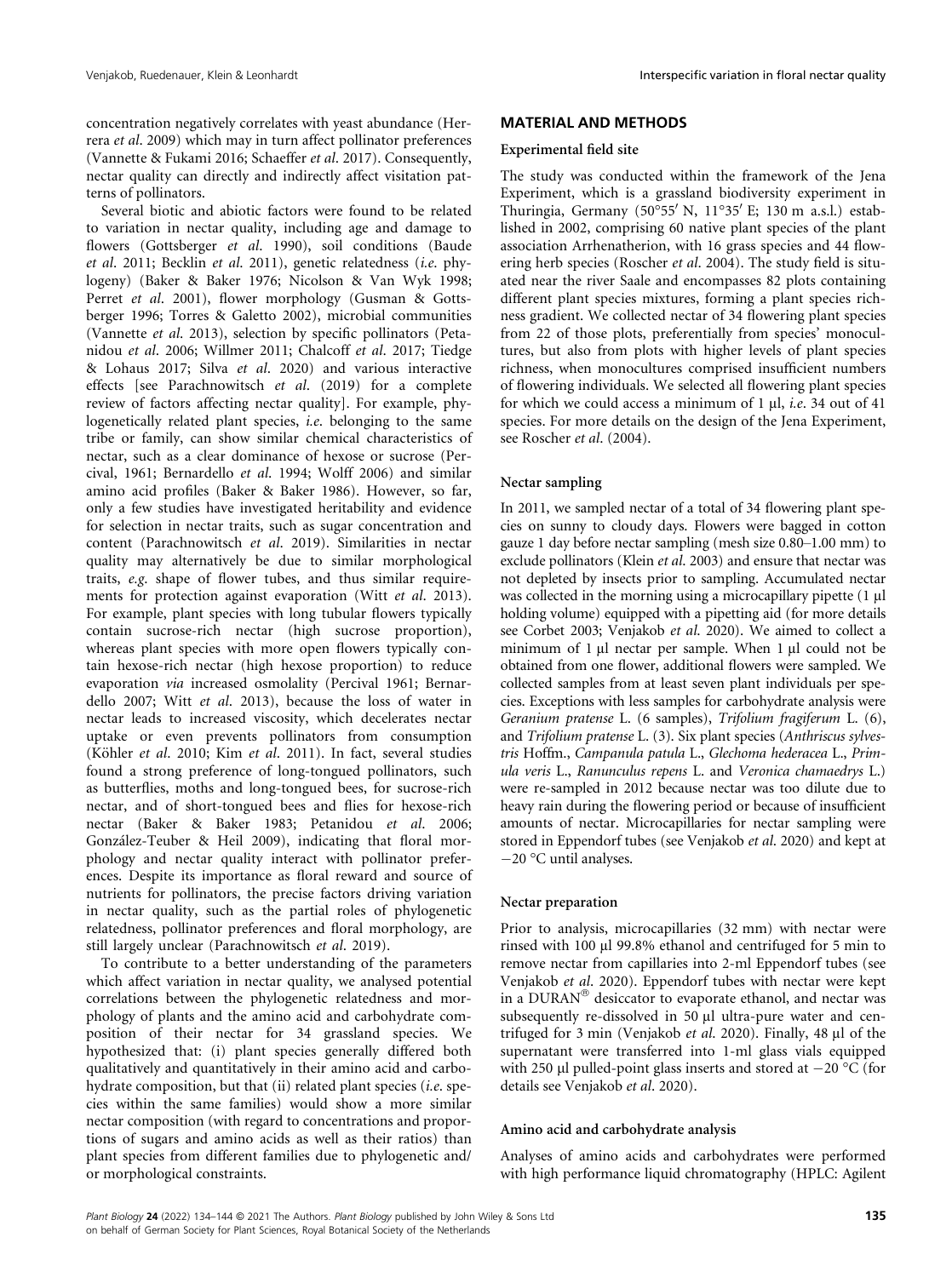Technologies 1260 Series; Agilent, Böblingen, Germany). The LC was equipped with an Agilent 1260 Infinity Quaternary Pump (G1311C, Agilent), an Agilent 1260 Infinity Standard Autosampler (G1329B) and an Agilent 1260 Infinity Thermostatted Column Compartment (G1316A). Oven temperature was 40 °C for amino acids and 30 °C for carbohydrates.

Of each nectar extract,  $8 \mu l$  (amino acids) and  $30 \mu l$  (carbohydrates) were injected into the system. Prior to analysis, amino acids were derivatized using either orthophthalaldehyde (OPA; Agilent, for primary amino acids) or 9 fluorenylmethyl chloroformate (FMOC; Agilent, for secondary amino acids, e.g. proline). Separation of amino acids was achieved on an Extend-C18 column (Zorbax:  $3.0 \times 150$  mm, 3.5 µm; Agilent) preceded by an Extend-C18 guard column (Zorbax:  $2.1 \times 12.5$  mm, 5 µm; Agilent). We used a solvent gradient to separate amino acids with a buffer (1 l ultra-pure water, 10 mM Na<sub>2</sub>HPO<sub>4</sub>, 10 mM Na<sub>2</sub>B<sub>4</sub>O<sub>7</sub>, 0.5 mM NaN<sub>3</sub>, pH 8.2) as polar and acetonitrile–methanol–water (45%, 45%, 10% [vol/vol], all CHROMASOLV<sup>®</sup>; Sigma-Aldrich, Taufkirchen, Germany) as non-polar phase. A Diode Array Detector (DAD; Agilent 1260 Infinity System, G4212B) was used for detection. Each run started with a 2–98% non-polar to polar phase. The ratio was then gradually changed to 57% to 43% over 13 min and finally to 100% non-polar phase, which was kept for about 2 min. Solvent flow rate was constant at 0.75 ml min-1 .

Carbohydrates were eluted on a NH2 column (Zorbax:  $4.6 \times 250$  mm, 5 µm; Agilent) preceded by a NH2 guard column (Zorbax:  $4.6 \times 12.5$  mm,  $5 \mu m$ ; Agilent) under isocratic conditions. We used an elution buffer containing 78% [vol/vol] acetonitrile and 22% [vol/vol] ultra-pure water at a constant flow rate of 1.5 ml  $\text{min}^{-1}$ . Detection was achieved with a Refractive Index Detector (RID; Agilent 1260 Infinity, G1362 A).

After every five samples, we ran an external standard containing 17 amino acids (Amino Acid Standard solution; Sigma-Aldrich) or three carbohydrates (sucrose, fructose and glucose, HPLC grade; Sigma-Aldrich) in four different concentrations. Using the Agilent ChemStation software for LC 3D systems (Agilent), amino acids and carbohydrates were identified and quantified by matching retention times and areas of calibrated standard compounds with retention times and areas of compounds found in nectar samples. Note that we cannot measure glutamine, arginine and tryptophan with our method due to either their destruction during acid hydrolysis (tryptophan) or a lack of standards (asparagine, glutamine).

#### Statistical analysis

We investigated whether nectar from the 34 plant species and the four most abundant plant families differed in the composition of carbohydrates and/or amino acids using permutation tests (PerMANOVA, using 10,000 permutations), which were based on Bray-Curtis distances between substances (R package: vegan; Adonis command). Separate permutation tests were performed for concentrations (in mg  $ml^{-1}$ ) and proportions of all carbohydrates and amino acids. We obtained proportions of individual compounds by dividing the concentration of each individual carbohydrate/amino acid by the total concentration of all carbohydrates/amino acids analysed.

We tested for plant species-specific differences in total carbohydrate and amino acid concentrations (i.e. the sum of all individual compounds), the total concentration and proportion of all essential amino acids and the total concentrations of all non-essential amino acids, as well as the ratio of all carbohydrates to all amino acids. Due to the nested plot design from which the samples were taken, we always tested first whether sample plot influenced the explained variance by composing both a generalized linear model (GLM) and generalized linear mixed effect models (GLMMs), with plant species entered as fixed factor and the plot from which the sample was taken as random factor. Due to the lack of a phylogenetic signal for all nutrient groups (see Table 1) we did not use GLMMs corrected for phylogenetic relatedness. Models were compared using the Akaike information criterion (AIC) and likelihood ratio tests (R package: lme4; anova command; following Zuur et al. 2009). We always provide results for the GLM if it did not have a significantly higher AIC value than the GLMM. For tests on plant species-specific differences, GLMs were always better than GLMMs, which renders the application of permutation tests for plant species-specific differences in compound compositions valid despite the nested plot design.

All analyses were repeated for plant family-specific differences between Asteraceae, Apiaceae, Fabaceae and Lamiaceae, as well as for different morphological flower traits. We confined family analyses to these four plant families, because they were the only families with sufficient numbers of plant species sampled per family ( $N \geq 3$ ). Information on floral traits composed for the same plots was obtained from Fornoff et al. (2017) and included flower symmetry (binomial: actinomorphic or bilateral), nectar access (binomial: open or hidden), inflorescence area (mm<sup>2</sup>) and flower height (mm). All morphological traits were obtained as mean per plant species. We therefore also calculated mean per plant species for amino acid and carbohydrate concentrations and proportions when analysing the effect of family and traits on nectar chemistry and for the equivalent permutation tests. We again used generalized linear (mixed effect) models (GL(M)Ms) and compared GLMs with GLMMs, with plot included as random factor. GLMMs often had significantly higher AIC values than GLMs, indicating that a high proportion of the observed variance was explained by plot identity. We additionally extracted marginal  $R<sup>2</sup>$  values for the different models to compare the variance explained by morphological traits and by plant family.

Following Junker et al. (2017) and Ruedenauer et al. (2019), we tested for a phylogenetic signal in the total, essential and non-essential content of amino acids, as well as the content of sugars and the carbohydrate (C) to total, essential and nonessential amino acid (AA) ratios (i.e. C:AA ratios) using

Table 1. Results of Blomberg's K tests for a phylogenetic signal within total/ essential/non-essential amino acid and carbohydrates content, as well as the carbohydrate to amino acid ratios of 34 plant species.

| nutrient                                        | К     |       |
|-------------------------------------------------|-------|-------|
| Total amino acids                               | 0.101 | 0.325 |
| Essential amino acids                           | 0.094 | 0.476 |
| Non-essential amino acids                       | 0.132 | 0.177 |
| Carbohydrates                                   | 0.112 | 0.331 |
| Carbohydrate to amino acid ratio                | 0.304 | 0.107 |
| Carbohydrate to essential amino acid ratio      | 0.306 | 0.097 |
| Carbohydrate to non-essential amino acids ratio | 0.160 | 0.265 |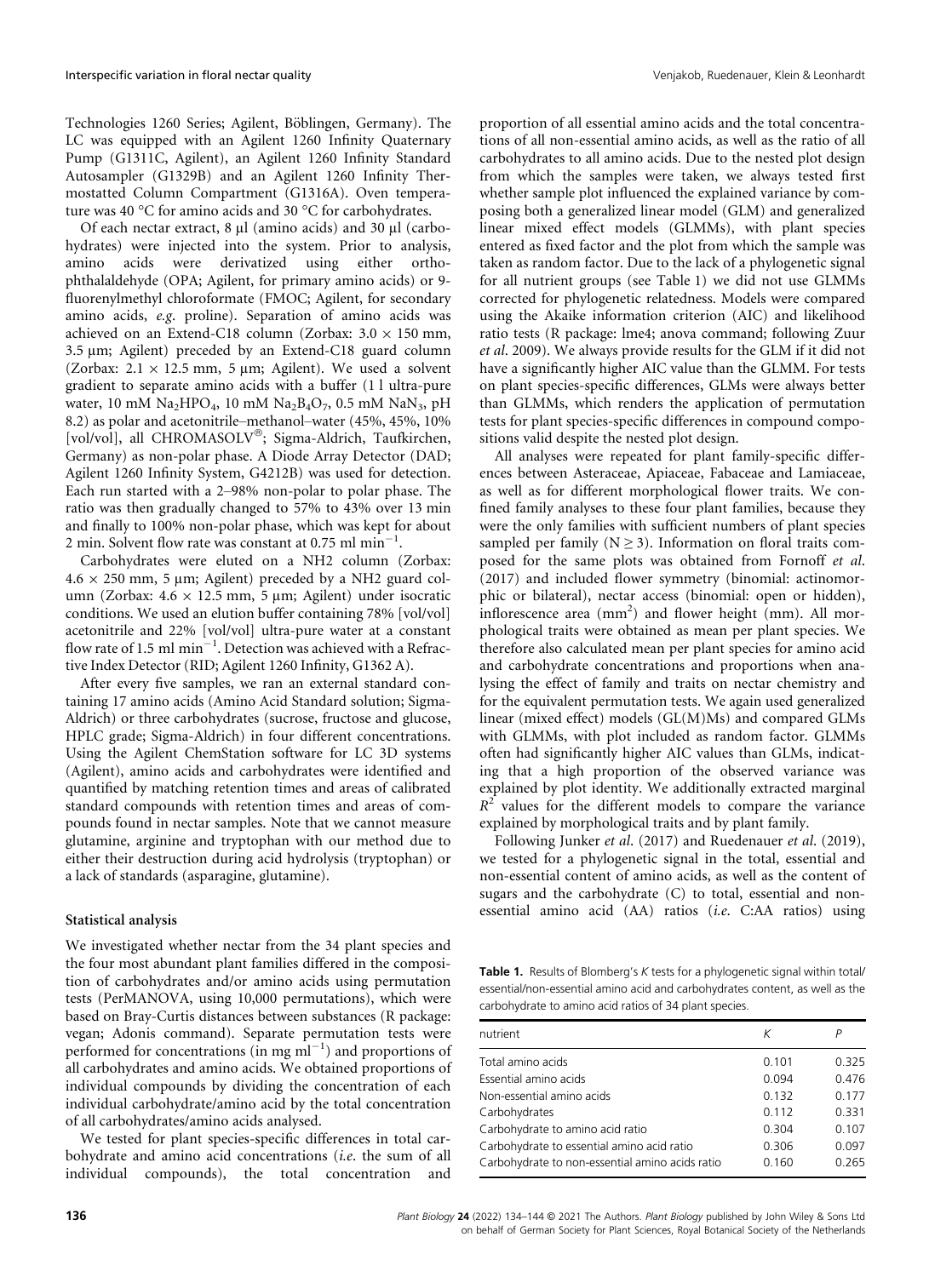Blomberg's K. The underlying phylogenetic tree was based on the phylogeny of Zanne et al. (2014).

Response variables were always tested for normality and homogeneity of variances using graphical tools, as suggested by Zuur et al. (2009) and either log- or square root- (concentrations, ratios) or arcsine square root (proportions)-transformed when these requirements were not met. Due to multiple use of the same dataset, we only considered  $P < 0.01$  as being significant. We finally used the mean carbohydrate and amino acid proportions and concentrations of each plant species to visually assess similarities within plant families using cluster dendrograms (R package vegan), also based on Bray-Curtis distances between substances. All analyses were performed in R version 3.1.3 (R Development Core Team 2015).

## RESULTS

## Differences between plant species

The 34 plant species sampled showed species-specific compositions for both carbohydrates (PerMANOVA: concentrations:  $R^{2} = 0.69$ ,  $P < 0.001$ ; proportions:  $R^{2} = 0.75$ ,  $P < 0.001$ ) and amino acids (concentrations:  $R^2 = 0.65$ ,  $P \le 0.001$ ; proportions:  $R^2 = 0.82$ ,  $P < 0.001$ ) with significant differences between species in the concentrations and proportions of all individual carbohydrates and amino acids (GLMs: P-values always ≤0.001; Tables S1, S2, Fig. 1). Intraspecific variation was also pronounced, particularly for amino acids (see standard variations in Table S1). Interestingly, related species (i.e. species within the same family) could be either chemically similar (e.g. Apiaceae species with regard to amino acid compositions, except Pimpinella major) or chemically distinct (e.g. Lamiaceae species with regard to amino acid compositions) or both (Asteraceae species with regard to amino acid compositions) as assessed by dendrograms and chemical distances between species (see Table S2a–d, Fig. S1). Also, some plant species (e.g. Crepis biennis or Ajuga reptans with regard to amino acid compositions, Ranunculus acris and Sanguisorba officinalis with regard to carbohydrate compositions) showed very distinct nutritional profiles which strongly deviated from most other plant species (Table S2a–d, Fig. S1). None of the nutrient contents, proportions and ratios showed a phylogenetic signal (Table 1).

Nectar of the 34 plant species also differed in the concentrations of the sum of all amino acids (GLM:  $F = 18.93$ ,  $P < 0.001$ ), all essential amino acids (GLM:  $F = 17.15$ ,  $P < 0.001$ ) and all non-essential amino acids (GLM:  $F = 25.69$ ,  $P < 0.001$ ), as well as in the proportion of all essential amino acids (GLM:  $F = 35.44$ ,  $P < 0.001$ ; Table S1, Fig. 1). Crepis biennis L., Tragopogon pratensis L., Leontodon hispidus L. (all Asteraceae) and Sanguisorba officinalis L. (Rosaceae) had nectar with the highest overall amino acid concentrations (all mean values  $>$ 20 mg ml<sup>-1</sup>; Table S1, Fig. 1). Nectar of these plant species also contained most essential amino acids, while highest concentrations of all non-essential amino acids were found in Tr. pratensis (Asteraceae), T. campestre Schreb., T. hybridum L., T. pratense L. (all Fabaceae) and P. veris (Primulaceae) (all mean values >10 mg ml<sup>-1</sup>; Table S1, Fig. 1). Essential amino acids made up the highest proportion of all amino acids in C. biennis (Asteraceae), Ajuga reptans L, and Prunella vulgaris L. (both Lamiaceae) (all mean values  $\geq 80\%$ ; Table S1, Fig. 1), while they were generally low in Fabaceae (T. campestre, T. hybridum,

T. pratense, T. repens and Vicia cracca) and in P. veris (all mean values <40%; Table S1, Fig. 1).

The total carbohydrate amount in nectar also differed between plant species ( $F = 18.95$ ,  $P < 0.001$ ), with highest overall carbohydrate concentrations in T. campestre, Lotus corniculatus L. (both Fabaceae), A. reptans (Lamiaceae) and Tr. pratensis (Asteraceae) (all mean values  $>100$  mg ml<sup>-1</sup>; Table S1, Fig. 1). Overall carbohydrate concentrations were low in Daucus carota L. and Pimpinella major (L.) Huds. (both Apiaceae) (all mean values  $\leq 10$  mg ml<sup>-1</sup>; Table S1, Fig. 1). Individual amino acids and carbohydrates followed similar trends (Table S1, Fig. 1).

The C:AA ratios in nectar of the 34 plant species were generally carbohydrate-biased, but ranged from equal mean ratios of  $C:AA = 1:1$  [for A. sylvestris (Apiaceae) and L. hispidus (Asteraceae)] to mean ratios largely dominated by carbohydrates, C:  $AA = >20:1$  [for *Geranium pratense L.* (Geraniaceae), A. reptans and P. vulgaris] and differed between plant species (GLM:  $F = 19.17$ ,  $P < 0.001$ ; Fig. S1, Fig. 2). The same was true for the ratio of all carbohydrates to all essential amino acids (henceforth referred to as C:EAA) (GLM:  $F = 17.83$ ,  $P < 0.001$ ).

## Differences between plant families and related to morphological traits

Asteraceae, Apiaceae, Fabaceae and Lamiaceae differed in the composition of all amino acids when concentrations were considered (PerMANOVA:  $P^2 = 0.27$ ,  $P = 0.007$ ; Fig. S2a), and marginally when proportions were considered  $(R^2 = 0.25,$  $P = 0.02$ ; Fig. S2b). Essential amino acids also tended to show family-specific profiles (concentrations:  $R^2 = 0.27$ ,  $P = 0.01$ ; Fig. S2c; proportions:  $R^2 = 0.27$ ,  $P = 0.02$ ; Fig. S2d). However, visual inspection of chemical similarities showed that separation by family was not strict and mostly driven by differences between Fabaceae and Asteraceae (Fig. S2). Moreover, some species of different families (e.g. Centaurea and Anthriscus) were more similar to each other than to other species within their respective plant families (Fig. S2, Table S2a–d). The proportion of all essential amino acids (proportion: GLMM:  $F = 4.090$ ,  $P = 0.003$ ; Fig. 3c) also differed between the four plant families, whereas the overall amino acid concentrations did not (GLMM:  $F = 1.425$ ,  $P = 0.241$ ; Fig. 3a). Nectar of Asteraceae and Lamiaceae generally contained the highest concentrations and proportions of essential amino acids (Fig. 3b, c). Concentrations and proportions of 11 out of 17 single amino acids (e.g. glutamic acid, histidine, arginine...) also differed or tended to differ between the four plant families (Table S3).

When examining the effect of morphological traits of flowers, we found the concentration and proportion of lysine differed between symmetric and non-symmetric flowers (concentration: GLMM:  $F = 11.329$ ,  $P = 0.007$ ; proportion:  $F = 38.488$ ,  $P \le 0.001$ ). The proportions of three other amino acids also tended to differ between the two flower types, while the remaining species were not affected by any floral traits (Table S3).

However, variation in nectar amino acid concentrations and proportions was always better explained by plant family than by flower morphology (0.1 <  $R^2 \le 0.92$  for 32 out of 36 models on the effect of plant family on variation in amino acid concentrations and proportions;  $0.1 \le R^2 \le 0.13$  for 3 out of 144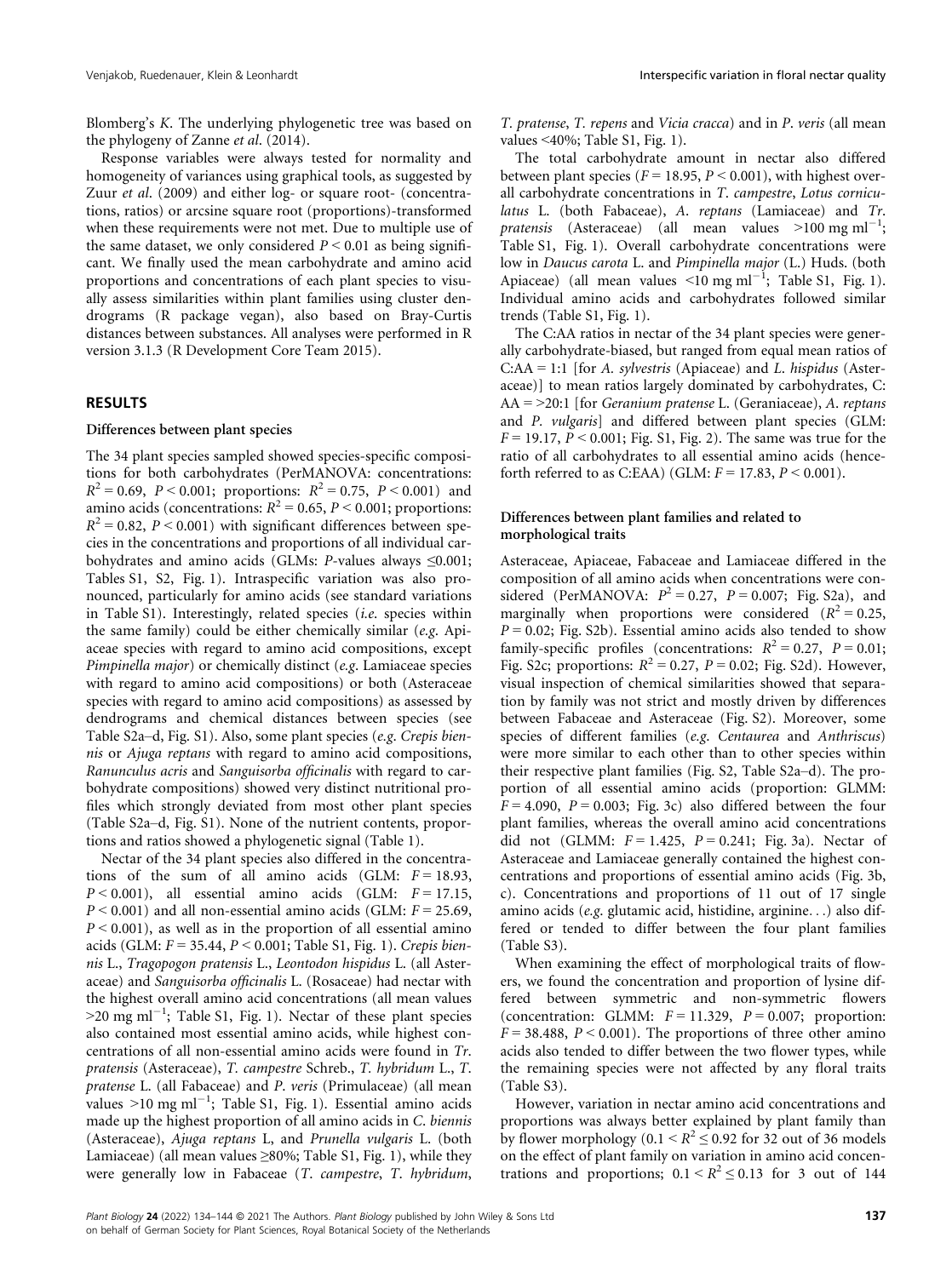

Fig. 1. Nectar carbohydrate and amino acid concentrations in mg ml<sup>-1</sup> of 34 plant species, grouped by family in alphabetical order. Grey amino acids are non-essential amino acids, while black amino acids are amino acids considered essential for honeybees (following De Groot 1953).

models on the effect of morphology on variation in amino acid concentrations and proportions; Table S3).

The four plant families also had specific nectar carbohydrate profiles with regard to compound concentrations (PerMA-NOVA:  $R^2 = 0.32$ ,  $P = 0.003$ ; Fig. 4) and particularly proportions ( $R^2$  = 0.61,  $P$  < 0.001; Fig. 5). Sucrose proportions were generally higher in Lamiaceae and Fabaceae and lower in Asteraceae and Apiaceae (GLMM:  $F = 7.580$ ,  $P < 0.001$ ; Fig. 5a). This pattern was reversed for glucose (GLMM:  $F = 5.805$ ,  $P < 0.001$ ; Fig. 5b) and fructose (GLMM:  $F = 3.813$ ,  $P = 0.004$ ; Fig. 5c). Single carbohydrate concentrations did not significantly differ between plant families (Fig. 4a–c), and neither did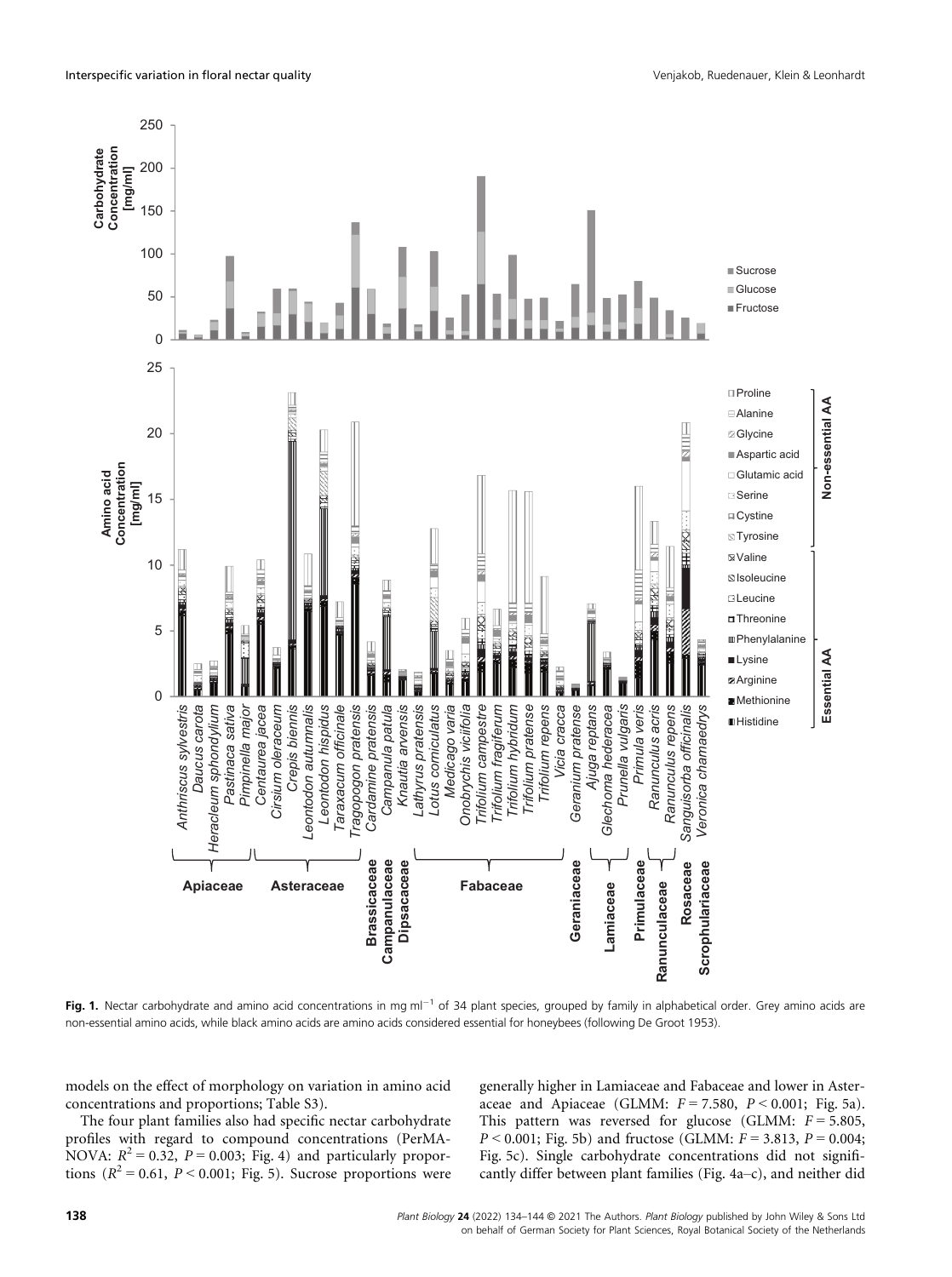

Fig. 2. Mean amounts  $[\pm S \epsilon]$  of total carbohydrates and amino acids in nectar of 34 plant species. Each symbol represents one plant species, with plant species having the same symbol belonging to the same plant family.

the total carbohydrate concentration (GLMM:  $F = 0.585$ ,  $P = 0.820$ ; Fig. 4d).

The concentrations of fructose (GLMM:  $F = 4.347$ ,  $P = 0.045$ ) and glucose (GLMM:  $F = 4.537$ ,  $P = 0.041$ ), as well as the total carbohydrate concentration (GLMM:  $F = 4.629$ ,  $P = 0.039$ ), also tended to differ between plants with open nectar access and plants with restricted nectar access. Proportions of glucose (GLMM:  $F = 4.325$ ,  $P = 0.046$ ) and sucrose (GLMM:  $F = 4.276$ ,  $P = 0.047$ ) also tended to increase with inflorescence area.

As found for amino acids, plant family explained most of the variance in nectar carbohydrate concentrations and proportions  $(0.1 \le R^2 \le 0.67$  for all models on the effect of plant family on variation in carbohydrate concentrations and proportions; Table S4). Some variation was also explained by nectar access, *i.e.* variation in fructose  $(R^2 = 0.12)$ , glucose  $(R^2 = 0.13)$  and total carbohydrate  $(R^2 = 0.12)$  concentrations, and by inflorescence area, *i.e.* variation in glucose ( $R^2 = 0.12$ ) and sucrose  $(R^2 = 0.12)$  proportions (Table S4).

Interestingly, all plant species within a specific family, i.e. Asteraceae, Apiaceae, Fabaceae and Lamiaceae, showed similar C:AA ratios (Fig. 2), although total amounts of carbohydrates and amino acids per ml nectar differed between species (Table S1). Thus, C:AA ratios were family-specific, with significant differences between families (GLMM:  $F = 9.16$ ,  $P < 0.001$ ; Fig. 2). These differences could be attributed mainly to the Lamiaceae, whose nectar contained two to four times more carbohydrates (mean C:AA = 19:1) than nectar of the other plant families (Asteraceae 6:1, Apiaceae 5:1, Fabaceae 8:1; Fig. 2).

#### **DISCUSSION**

As expected, nectar of the 34 studied plant species and four most abundant plant families of a mesotrophic grassland community differed in carbohydrate and amino acid composition. However, despite significant differences between families, nectar composition was not significantly influenced by phylogenetic relatedness, indicating that additional factors affected variation in floral nectar quality.

Interestingly, when comparing the explanatory power of floral morphology and plant family, family continuously

explained a larger proportion of the variation in nectar chemistry, e.g. up to 92% for the concentration of lysine, than the investigated morphological parameters. Differences between Apiaceae, Asteraceae, Fabaceae and Lamiaceae (all very attractive for pollinators: Ebeling et al. 2008; Venjakob et al. 2016) were particularly pronounced for carbohydrates, with higher hexose concentrations and proportions in Apiaceae (open flowers) and Asteraceae, and higher sucrose concentrations and proportions in Fabaceae and Lamiaceae (closed/tubular flowers). This finding agrees with previous studies indicating that nectar carbohydrate composition largely correlates with floral morphology (Percival 1961; Bernardello 2007; Witt et al. 2013) and thus likely with constraints imposed through osmolality. However, Asteraceae also have tubular flowers (ray or disc flowers) composed in radially symmetrical flower heads (Jäger et al. 2013), often formed as bowl- or even parabola-shaped flower heads (Kevan 1989). They nevertheless had mostly hexose-rich nectar, except for three species, which had relatively similar proportions of sucrose, fructose and glucose (Fig. 1). The hexose-rich nectar in most Asteraceae may be explained by the stronger tendency of the flowers to heat up as a consequence of the bowl- or parabola-shaped flower heads (Percival 1961). Different combinations of family-specific morphological aspects of flowers determining overall inflorescence shape and structure therefore need to be taken into account when addressing variations in nectar chemistry. The importance of such family-specific structural characteristics and combinations of morphological traits may also explain why 'nectar access' (a parameter based on the morphology of individual flowers in our study) had overall less explanatory power than 'plant family', and why we found strong family-specific differences in nectar chemistry but no in the phylogenetic signal. In fact, the two differently related plant families, Fabaceae and Lamiaceae, showed similarities in nectar carbohydrate composition, likely due to structural similarities of the flowers. The two more closely related plant families, Asteraceae and Apiaceae, also showed similarities in nectar carbohydrate composition, despite different flower structures. Moreover, within plant families, the nectar composition of individual species still varied independent of their relatedness.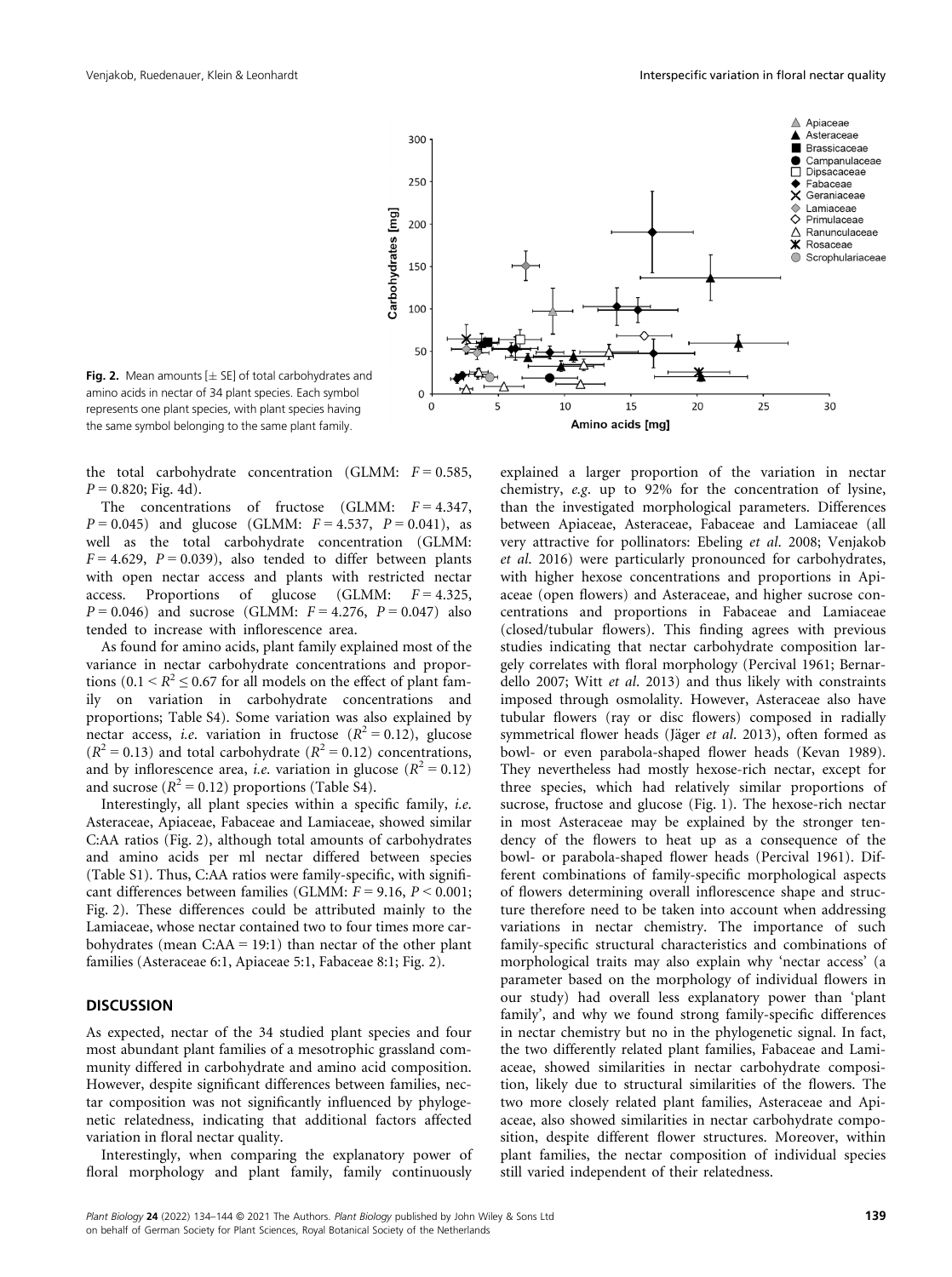

Fig. 3. Differences in (a) total concentrations (mg ml<sup>-1</sup>) of amino acids, (b) concentrations (mg m $I^{-1}$ ) of all essential amino acids (both datasets were log-transformed) and (c) proportions of all essential amino acids (data were (arcsin(sqrt(x))-transformed)).

Alternatively or additionally, the observed differences in nectar chemistry may be related to different pollination syndromes. In fact, morphological and/or functional traits of specific pollinators can reliably predict the spectrum of flowering plants visited and thus specific links in pollination networks (Rosas-Guerrero et al. 2014). Besides preferences for specific flower colours or shapes, pollinators can also show preferences for specific nectar profiles. For example, many flower visitors prefer sugar solutions with amino acids *(i.e. nec*tar) over pure sugar solutions, e.g. butterflies (Alm et al. 1990; Mevi-Schütz & Erhardt 2005; Beck 2007), flies (Shiraishi & Kuwabara 1970; Potter & Bertin 1988), honeybees (Inouye & Waller 1984; Alm et al. 1990; Carter et al. 2006; Bertazzini et al. 2010) and solitary bees (Petanidou et al. 2006). Honeybees further prefer sugar solutions with essential amino acids over sugar solutions with non-essential amino acids (Hendriksma et al. 2014). Moreover, essential amino acids significantly

support their feeding gland and flight muscle development (Hendriksma et al. 2019). Increasing concentrations and proportions of (essential) amino acids or of amino acids known to be perceived by pollinators (Ruedenauer et al. 2020) may consequently be a useful tool to increase attractiveness to potential pollinators and/or distract them from collecting pollen. In fact, Asteraceae plants in our study tended to have the highest concentrations and proportions of all (essential) amino acids and of the essential amino acid histidine, which may (among others) explain why Asteraceae were frequently visited by many different pollinators and other flower-visiting insects (Table S5; also Ebeling et al. 2008; Venjakob et al. 2016). However, some amino acids can also deter insects (Bell et al. 1996; Toshima & Tanimura 2012), as can several plant secondary metabolites (Stevenson et al. 2017). Moreover, nectar often contains additional substances in relatively low amounts, such as minerals or fatty acids (Nicolson & Thornburg 2007), which may also affect nectar preferences (Parachnowitsch et al. 2019). Notably, nectar of the Lamiaceae species investigated in our study did not show as high concentrations of the essential amino acid phenylalanine as Lamiaceae nectar of plants from the Mediterranean phryganic community (Petanidou et al. 2006), suggesting that different selection pressures may act on the nectar amino acid composition of related plant species growing in different habitats.

Besides individual compounds and compound groups (e.g. carbohydrates, C, or amino acids, AA), ratios (e.g. C:AA) between different compound groups were recently found to correlate with pollen foraging preferences, e.g. in bumblebees (Vaudo et al. 2016). Ratios have, to our knowledge, hitherto not been related to phylogeny or other floral traits. We found C:AA and C:EAA ratios in general to be carbohydrate-biased and variable, but also to show some plant species and family specificity. The carbohydrate-biased ratios meet the nutritional needs of most flower visitors, e.g. adult honeybee and bumblebee workers, which typically prioritize carbohydrate over (essential) amino acid intake, even over-consuming amino acids to obtain sufficient carbohydrates, and perform generally better on carbohydrate-rich diets (Paoli et al. 2014; Stabler et al. 2015; Austin & Gilbert 2021). However, (in particular female) butterflies prefer nectars rich in amino acids, and thus likely having lower C:AA ratios, because amino acids increase their fecundity (Mevi-Schütz & Erhardt 2005). Nutritional requirements of different pollinator groups (e.g. butterflies versus bees) might thus exert different selection pressures on the nectar chemistry of insect-pollinated plants (Jervis & Boggs 2005), and might affect C:AA ratios (e.g. towards amino acids/ proteins in flowering plant species pollinated by butterflies). In our dataset, C:AA ratios were lowest in Apiaceae and Fabaceae and high in Lamiaceae, which might explain (among others) why Lamiaceae (with their proportionally lower amino acid content) were most frequently visited by bees, while Apiaceae and Fabaceae (with their proportionally higher amino acid content) attracted all sorts of flower visitors (including butterflies; see Tables S3, S4).

However, studies investigating the importance of various plant traits in predicting niche partitioning in temperate interaction networks between plants and insect flower visitors found floral phenology, morphology (e.g. tube length), scent and colour, but not nectar chemistry, to most strongly determine choices of insect visitors (Junker et al. 2013; Rafferty & Ives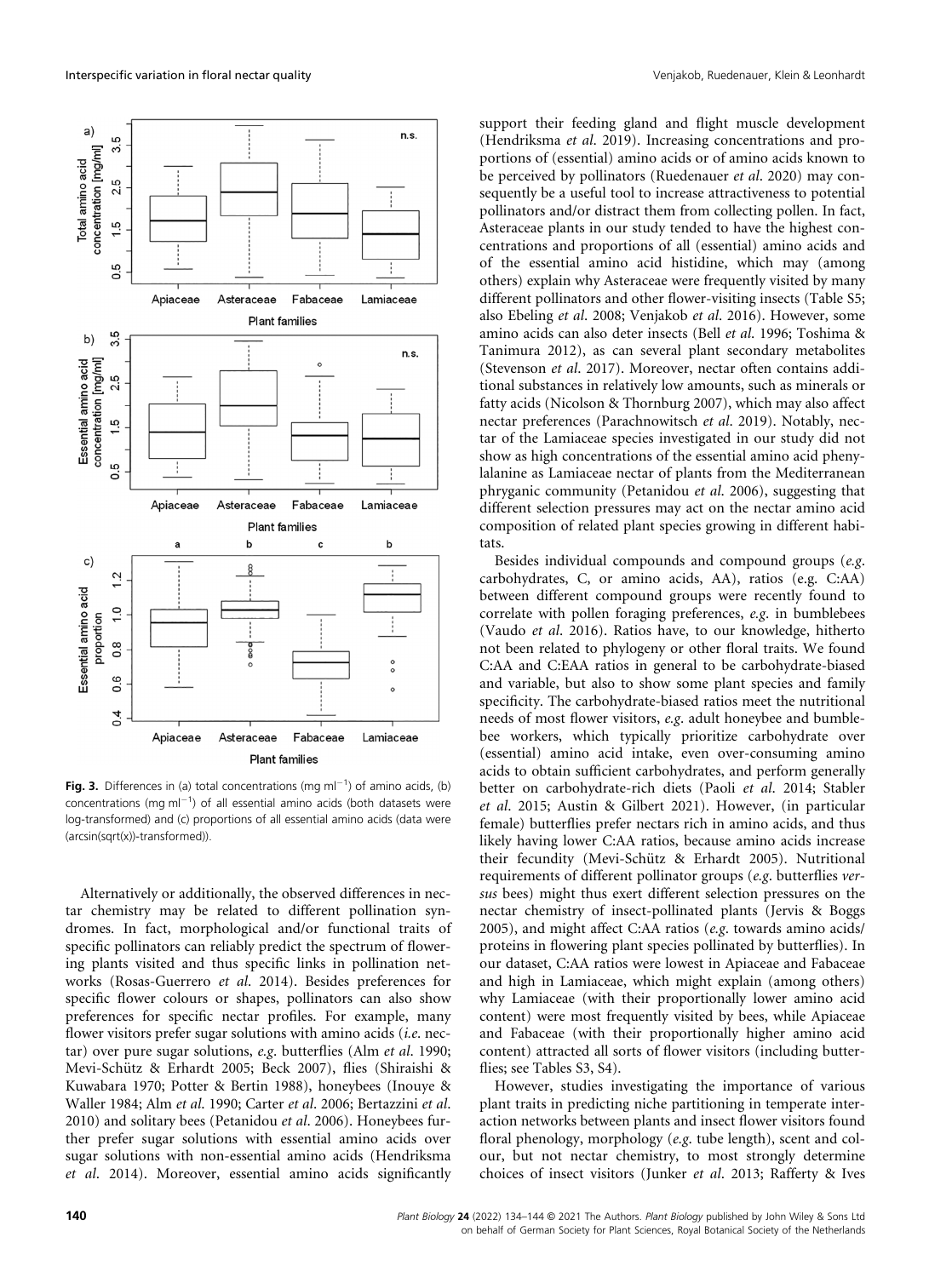

Fig. 4. Concentrations of fructose (a), glucose (b), sucrose (c) and all three (total carbohydrates) (d) (in mg  $ml^{-1}$ ) in nectar of the most abundant plant families, Apiaceae, Asteraceae, Fabaceae and Lamiaceae. Different lowercase letters within each diagram indicate significant differences between the plant families, n.s. indicates no significance.

Fig. 5. Proportions of fructose (a), glucose (b) and sucrose (c) in nectar of the most abundant plant families. Apiaceae, Asteraceae, Fabaceae and Lamiaceae. Different lowercase letters within each diagram indicate significant differences between the plant families.

2013; Kantsa et al. 2018). Nevertheless, interestingly, different floral traits can interact. For example, bee-pollinated flowers often have a blue or yellow colour and UV marks (Wilson et al. 2004), known to be correlated with a comparatively high sugar content (Chittka & Menzel 1992) and to match the visual capacities of bees (Chittka & Menzel 1992). In fact, local variation in nectar sugar content might even drive selection for innate colour preferences (Raine & Chittka 2007). In turn, nectar volume in the bumblebee-pollinated Aconitum gymnandrum was found to be under strong selection pressure by pollinators (Zhao et al. 2016). These studies indicate that the plant–pollinator mutualism can affect nectar chemistry, but that directional outcomes are variable and likely depend on specific interactions. Our results suggest that these additionally depend on plant family-specific morphological constraints. Finally, an increasing number of studies highlight the role of specific microbiota in nectar (Fridman et al. 2012) and even of the foraging behaviour of pollinators themselves (Bogo et al. 2021) in affecting nectar chemistry, providing additional factors that may determine variation in floral nectar chemistry.

More thorough investigations of nutrient amounts and ratios found in floral resources, i.e. pollen and nectar, of plant species differing in phylogenetic relatedness, morphological characters, pollinator dependency and reward strategy, as well as their effect on pollinator preferences, should enable us to better disentangle the contributions of these various factors impacting floral resource chemistry. This knowledge is essential for better understanding the mechanisms underlying plant–pollinator interactions (Kantsa et al. 2018; van der Kooi et al. 2021).

## ACKNOWLEDGEMENTS

We thank all members of the Jena Experiment community, who helped in maintaining the experiment throughout many years. Especially, we would like to thank our coordinator Anne Ebeling, our technical assistant Gerlinde Kratzsch and the gardeners, particularly Ute Köber and Silke Hengelhaupt, who also helped with flower bagging. Further thanks go to Stephanie Schröder who helped with nectar sampling. M. Heil and three anonymous reviewers provided useful input on an earlier version of the manuscript. Finally, we gratefully acknowledge Angela Gronert for performing analyses with HPLC and Richard Bolek for his useful advice.

## CONFLICTS OF INTEREST/COMPETING INTERESTS

The authors declare no conflict of interest.

# FUNDING

The German Science Foundation (DFG) funded the Jena Experiment (DFG-FOR 1451/2) and SDL (LE 2750/1-1).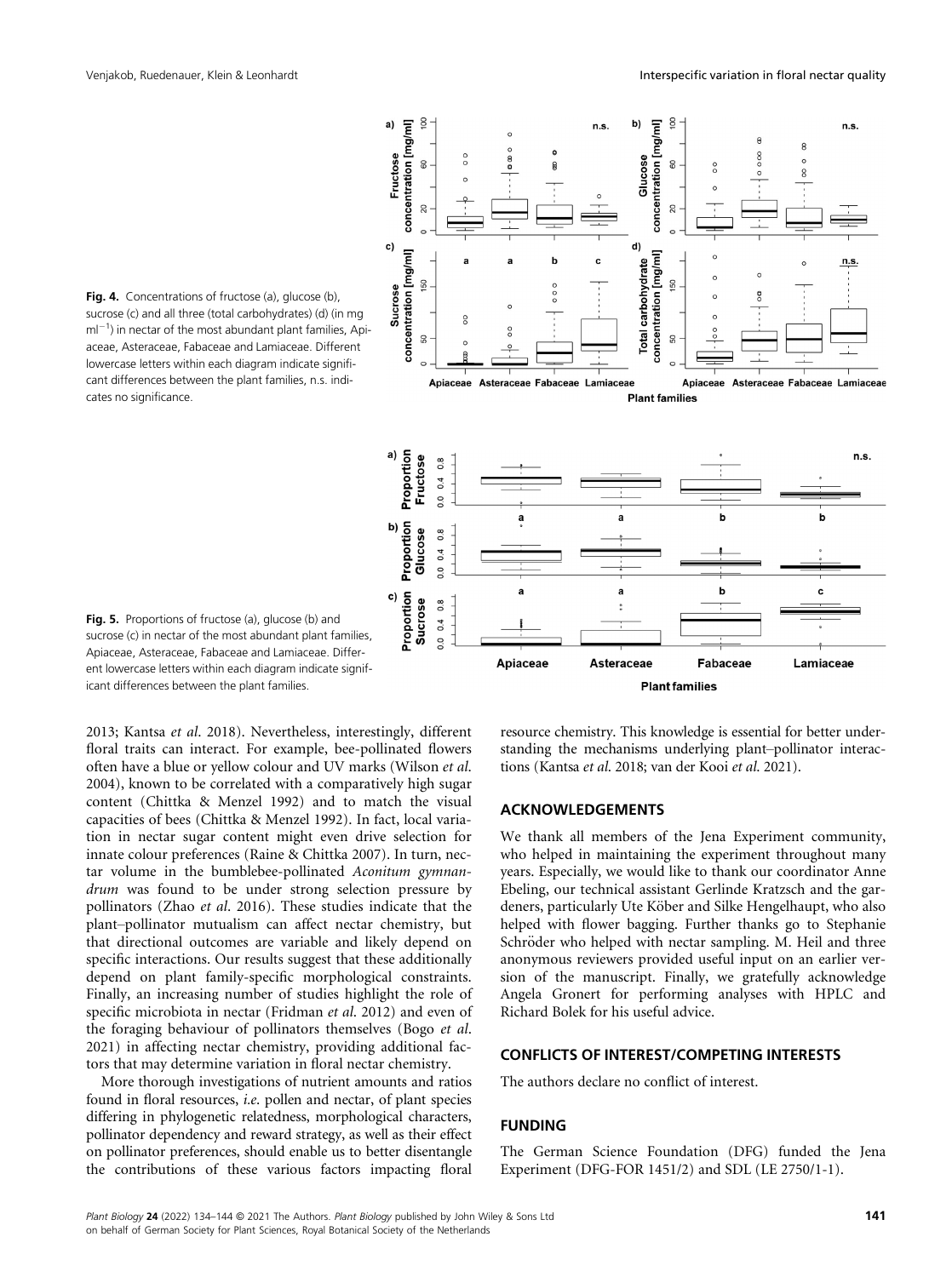## AUTHOR CONTRIBUTIONS

CV, AMK and SDL designed the experiment. CV collected data; SDL and FAR performed statistical analyses. CV developed the first draft of the manuscript, and all authors contributed substantially to revisions.

# AVAILABILITY OF DATA AND MATERIAL

All original data is submitted with this manuscript and will be deposited at the Jena Experiment upon publication.

## SUPPORTING INFORMATION

Additional supporting information may be found online in the Supporting Information section at the end of the article.

Fig. S1. Ratio of total amino acids (AA) in mg to total sugar in mg.

Fig. S2. Cluster dendrograms of the four most abundant plant families (Apiaceae, Asteraceae, Fabaceae and Lamiaceae).

Table S1. Nectar concentration and proportion of chemical components, such as amino acids and carbohydrates, measured via HPLC.

# **REFERENCES**

- Adler L.S. (2000) The ecological significance of toxic nectar. Oikos, 3, 409–420.
- Agthe C. (1951) Über die physiologische Herkunft des Pflanzennektars. Berichte Der 529 Schweizerischen Botanischen Gesellschaft, 61, 240–274.
- Alm J., Ohnmeiss T.E., Lanza J., Vriesenga L. (1990) Preference of cabbage white butterflies and honey bees for nectar that contains amino acids. Oecologia,
- 84, 53–57. Austin A.J., Gilbert J.D.J. (2021) Solitary bee larvae prioritize carbohydrate over protein in parentally provided pollen. Functional Ecology, 35, 1069–1080.
- Baker H.G. (1963) Evolutionary mechanisms in pollination biology: origins and functions of floral systems are being elucidated by genetical and ecological studies. Science, 139, 877–883.
- Baker H.G., Baker I. (1983) Floral nectar sugar constituents in relation to pollinator type. In: Jones C.E., Little R.J. (Eds), Handbook of experimental pollination biology. Van Nostrand, New York, USA, pp 117–141.
- Baker H.G., Baker I. (1986) The occurrence and significance of amino acids in floral nectar. Plant Systematics and Evolution, 151, 175–186.
- Baker I., Baker H.G. (1976) Analyses of amino acids in flower nectars of hybrids and their parents, with phylogenetic implications. New Phytologist, 76, 87– 98.
- Baude M., Leloup J., Suchail S., Allard B., Benest D., Mériguet J., Nunan N., Dajoz I., Raynaud X. (2011) Litter inputs and plant interactions affect nectar sugar content. Journal of Ecology, 99, 828–837.
- Beck J. (2007) The importance of amino acids in the adult diet of male tropical rainforest butterflies. Oecologia, 151, 741–747.
- Becklin K.M., Gamez G., Uelk B., Raguso R.A., Galen C. (2011) Soil fungal effects on floral signals, rewards, and aboveground interactions in an alpine pollination web. American Journal of Botany, 98, 1299–1308.
- Bell E.A., Perera K.P.W.C., Nunn P.B., Simmonds M.S.J., Blaney W.M. (1996) Non-protein amino acids of Lathyrus latifolius as feeding deterrents and phagostimulants in Spodoptera littoralis. Phytochemistry, 43, 1003–1007.
- Bernardello G. (2007) A systematic survey of floral nectaries. In: Nicolson S.W., Nepi M., Pacini E. (Eds), Nectaries and nectar. Springer, Dordrecht, the Netherlands, pp 19–128.
- Bernardello L.M., Galetto L., Jaramillo J., Grijalba E. (1994) Floral nectar chemical composition of some species from Reserva Rio Guajalito, Ecuador. Biotropica, 26, 113.
- Bertazzini M., Medrzycki P., Bortolotti L., Maistrello L., Forlani G. (2010) Amino acid content and nectar choice by forager honeybees (Apis mellifera L.). Amino Acids, 39, 315–318.
- Bogo G., Fisogni A., Rabassa-Juvanteny J., Bortolotti L., Nepi M., Guarnieri M., Conte L., Galloni M. (2021) Nectar chemistry is not only a plant's affair: floral visitors affect nectar sugar and amino acid composition. Oikos, 130, 1180–1192.

Carter C., Shafir S., Yehonatan L., Palmer R.G., Thornburg R. (2006) A novel role for proline in plant floral nectars. Naturwissenschaften, 93, 72–79.

- Chalcoff V.R., Gleiser G., Ezcurra C., Aizen M.A. (2017) Pollinator type and secondarily climate are related to nectar sugar composition across the angiosperms. Evolutionary Ecology, 31, 585– 602.
- Chittka L., Menzel R. (1992) The evolutionary adaptation of flower colours and the insect pollinators' colour vision. Journal of Comparative Physiology A, 171, 171–181.
- Corbet S.A. (2003) Nectar sugar content: estimating standing crop and secretion rate in the field. Apidologie, 34, 1–10.
- De Groot A.P. (1953) Protein and amino acid requirements of the honeybee (Apis mellifica L.). Physiologia Comparata Et Oecologia, 8, 197–285.
- Ebeling A., Klein A.-M., Schumacher J., Weisser W.W., Tscharntke T. (2008) How does plant richness affect

Table S2. Chemical distance matrix between 34 plant species based on Bray-Curtis distances between either: the (a,c) proportions (%) or (b,d) concentrations (conc) of amino acids and carbohydrates.

Table S3. Statistical results of generalized linear (mixed) models (GL(M)Ms) testing for effects of morphological factors (flower symmetry, nectar access, inflorescence area, flower height) and family for different single and total amino acid concentrations and proportions.

Table S4. Statistical results of generalized linear (mixed) models (GL(M)Ms) testing for effects of morphological factors (flower symmetry, nectar access, inflorescence area, flower height) and family for different single and total carbohydrate concentrations and proportions.

Table S5. Plant species studied (Roscher et al. 2004) for their nectar amino acid and carbohydrate composition (plant species in italic and families in bold letters) with flower visitors recorded at different plots of the Jena Experiment in 2011 (for further details see Venjakob et al. 2016).

Table S6. Morphological traits of flowers and accessibility of pollen and/or nectar.

pollinator richness and temporal stability of flower

- visits? Oikos, 117, 1808–1815. Erhardt A., Rusterholz H.-P. (1998) Do Peacock butterflies (Inachis io L.) detect and prefer nectar amino acids and other nitrogenous compounds? Oecologia, 117, 536–542.
- Escalante-Pérez M., Heil M. (2012) Nectar secretion: its ecological context and physiological regulation. In: Vivanco J.M., Baluska F. (Eds), Secretions and exudates in biological systems. Signaling and communication in plants, Vol 12. Springer, Berlin, Germany, pp 187–219.
- Fornoff F., Klein A.M., Hartig F., Benadi G., Venjakob C., Schaefer H.M., Ebeling A. (2017) Functional flower traits and their diversity drive pollinator visitation. Oikos, 126, 1020–1030.
- Fridman S., Izhaki I., Gerchman Y., Halpern M. (2012) Bacterial communities in floral nectar. Environmental Microbiology Reports, 4, 97–104.
- González-Teuber M., Heil M. (2009) Nectar chemistry is tailored for both attraction of mutualists and protection from exploiters. Plant Signaling & Behavior, 4, 809–813.
- Gottsberger G., Arnold T., Linskens H.F. (1990) Variation in floral nectar amino acids with aging of flowers, pollen contamination, and flower damage. Israel Journal of Botany, 39, 167–176.
- Gusman A.B., Gottsberger G. (1996) Differences in floral morphology, floral nectar constituents, carotenoids, and flavonoids in petals of orange and yellow Pyrostegia venusta (Bignoniaceae) flowers. Phyton – Annales Rei Botanicae, 36, 161–171.
- Heinrich B. (1981) The energetics of pollination. Annals of the Missouri Botanical Garden, 68, 370–378.
- Hendriksma H.P., Oxman K.L., Shafir S. (2014) Amino acid and carbohydrate tradeoffs by honey bee nectar foragers and their implications for plant–pollinator interactions. Journal of Insect Physiology, 69, 56–64.
- Hendriksma H.P., Pachow C.D., Nieh J.C. (2019) Effects of essential amino acid supplementation to promote honey bee gland and muscle development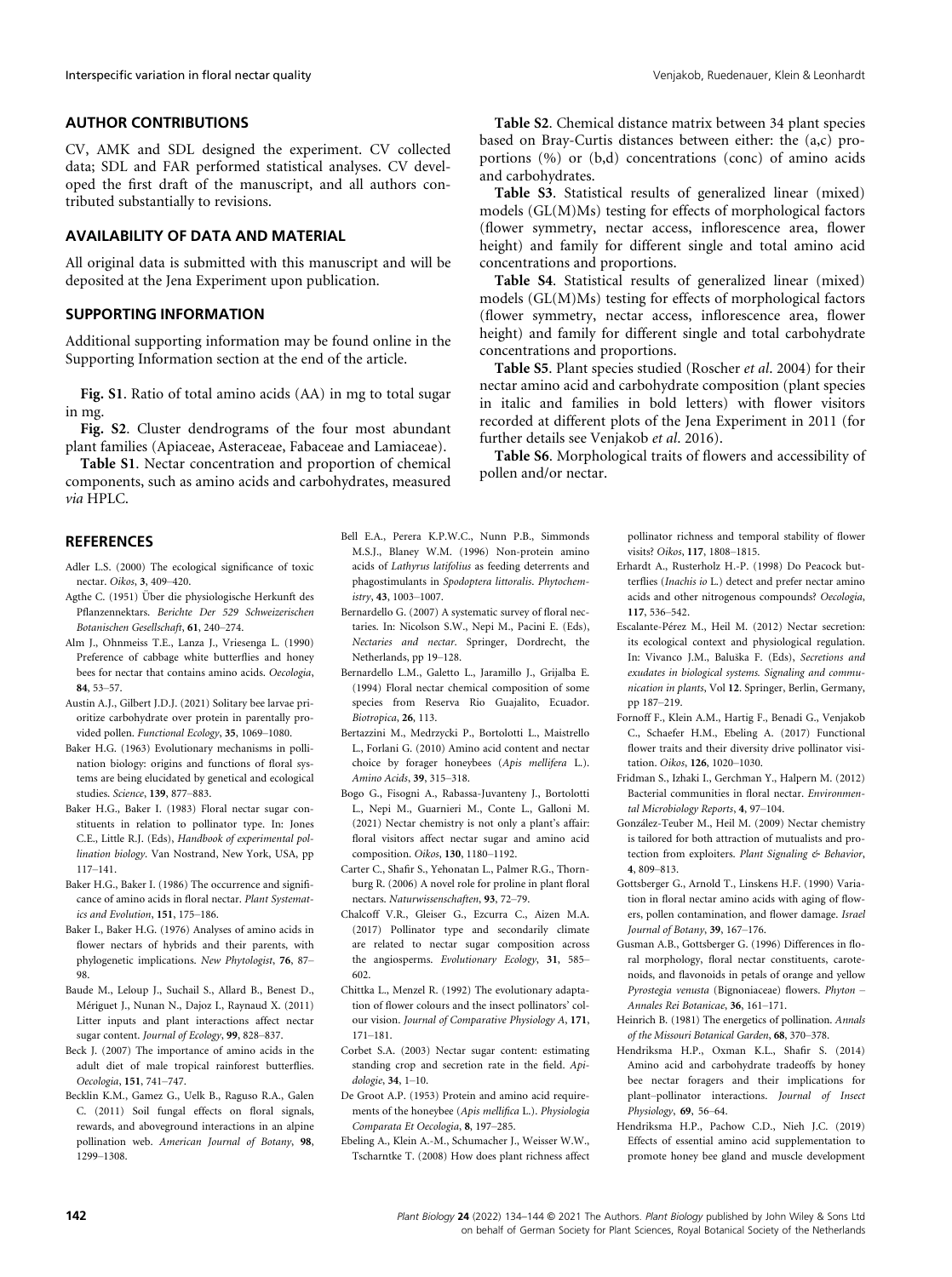in cages and colonies. Journal of Insect Physiology,

- 117, 103906. Herrera C.M., de Vega C., Canto A., Pozo M.I. (2009) Yeasts in floral nectar: a quantitative survey. Annals of Botany, 103, 1415–1423.
- Inouye D.W., Waller G.D. (1984) Responses of honey bees (Apis mellifera) to amino acid solutions mimicking floral nectars. Ecology, 65, 618–625.
- Jäger E.J., Müller F., Ritz C.M., Welk E., Wesche K. (Eds) (2013) Rothmaler Exkursionsflora von Deutschland. Gefäßpflanzen: Atlasband. Spektrum Akademischer, Heidelberg, Germany, pp 8–791.
- Jervis M., Boggs C. (2005) Linking nectar amino acids to fitness in female butterflies. Trends in Ecology & Evolution, 20, 585–587.
- Junker R.R., Blüthgen N., Brehm T., Binkenstein J., Paulus J., Martin Schaefer H., Stang M. (2013) Specialization on traits as basis for the nichebreadth of flower visitors and as structuring mechanism of ecological networks. Functional Ecology, 27, 329–341.
- Junker R.R., Kuppler J., Amo L., Blande J.D., Borges R.M., van Dam N.M., Dicke M., Dötterl S., Ehlers B.K., Etl F., Gershenzon J., Glinwood R., Gols R., Groot A.T., Heil M., Hoffmeister M., Holopainen J.K., Jarau S., John L., Kessler A., Knudsen J.T., Kost C., Larue-Kontic A.-A.-C., Leonhardt S.D., Lucas-Barbosa D., Majetic C.J., Menzel F., Parachnowitsch A.L., Pasquet R.S., Poelman E.H., Raguso R.A., Ruther J., Schiestl F.P., Schmitt T., Tholl D., Unsicker S.B., Verhulst N., Visser M.E., Weldegergis B.T., Köllner T.G. (2017) Covariation and phenotypic integration in chemical communication displays: biosynthetic constraints and ecoevolutionary implications. New Phytologist, 220, 739–749.
- Kantsa A., Raguso R.A., Dyer A.G., Olesen J.M., Tscheulin T., Petanidou T. (2018) Disentangling the role of floral sensory stimuli in pollination networks. Nature Communications, 9, 1041.
- Kearns C.A., Inouye D.W., Waser N.M. (1998) Endangered mutualisms: the conservation of plant–pollinator interactions. Annual Review of Ecology and
- Systematics, 29, 83–112. Keller I., Fluri P., Imdorf A. (2005) Pollen nutrition and colony development in honey bees: part 1. Bee World, 86, 3–10.
- Kevan P.G. (1989) Thermoregulation in arctic insects and flowers: adaptation and co-adaptation in behaviour, anatomy, and physiology. In: Mercer J.B. (Ed.), Thermal physiology. Elsevier, Dordrecht, the Netherlands, pp 747–753.
- Kim W., Gilet T., Bush J.W.M. (2011) Optimal concentrations in nectar feeding. Proceedings of the National Academy of Sciences of the United States of America, 108, 16618–16621.
- Klein A.-M., Steffan-Dewenter I., Tscharntke T. (2003) Pollination of Coffea canephora in relation to local and regional agroforestry management. Journal of Applied Ecology, 40, 837–845.
- Klein A.-M., Vaissiere B.E., Cane J.H., Steffan-Dewenter I., Cunningham S., Kremen C., Tscharntke T. (2007) Importance of pollinators in changing landscapes for world crops. Proceedings of the Royal Society B: Biological Sciences, 274, 303–313.
- Köhler A., Leseigneur C.D.C., Verburgt L., Nicolson S.W. (2010) Dilute bird nectars: viscosity constrains food intake by licking in a sunbird. American Journal of Physiology. Regulatory, Integrative and Comparative Physiology, 299, 1068–1074.
- van der Kooi C.J., Vallejo-Marín M., Leonhardt S.D. (2021) Mutualisms and (a)symmetry in plant–pollinator interactions. Current Biology, 31, R91–R99.
- McCallum K.P., McDougall F.O., Seymour R.S. (2013) A review of the energetics of pollination biology. Journal of Comparative Physiology B, 183, 867–876.
- Mevi-Schütz L. Erhardt A. (2005) Amino acids in nectar enhance butterfly fecundity: a long-awaited link. The American Naturalist, 165, 411–419.
- Nepi M., Stpiczyńska M. (2008) The complexity of nectar: secretion and resorption dynamically regulate nectar features. Naturwissenschaften, 95, 177–184.
- Nicolson S.W., Thornburg R.W. (2007) Nectar chemistry. In: Nicolson S.W., Nepi M., Pacini E. (Eds), Nectaries and nectar. Springer, Dordrecht, the Netherlands, pp 215–264.
- Nicolson S.W., Van Wyk B.-E. (1998) Nectar sugars in proteaceae: patterns and processes. Australian Journal of Botany, 46, 489.
- Ollerton J., Winfree R., Tarrant S. (2011) How many flowering plants are pollinated by animals? Oikos, 120, 321–326.
- Paoli P.P., Donley D., Stabler D., Saseendranath A., Nicolson S.W., Simpson S.J., Wright G.A. (2014) Nutritional balance of essential amino acids and carbohydrates of the adult worker honeybee depends on age. Amino Acids, 46, 1449–1458.
- Parachnowitsch A.L., Manson J.S., Sletvold N. (2019) Evolutionary ecology of nectar. Annals of Botany, 123, 247–261.
- Percival M.S. (1961) Types of nectar in angiosperms. New Phytologist, 60, 235–281.
- Perret M., Chautems A., Spichiger R., Peixoto M., Savolainen V. (2001) Nectar sugar composition in relation to pollination syndromes in Sinningieae (Gesneriaceae). Annals of Botany, 87, 267–273.
- Petanidou T., Van Laere A., N. Ellis W., Smets E. (2006) What shapes amino acid and sugar composition in Mediterranean floral nectars? Oikos, 115, 155–169.
- Potter C.F., Bertin R.I. (1988) Amino acids in artificial nectar: feeding preferences of the flesh fly Sarcophaga
- bullata. American Midland Naturalist, 120, 156. Pyke G.H. (1991) What does it cost a plant to produce floral nectar? Nature, 350, 58–59.
- Pyke G.H. (2016) Floral nectar: pollinator attraction or manipulation? Trends in Ecology & Evolution, 31, 339–341.
- Pyke G.H., Pulliam H.R., Charnow E.L. (1977) Optimal foraging: a selective review of theory and tests. The Quarterly Review of Biology, 52, 137–154.
- R Development Core Team. (2015) R: a language and environment for statistical computing. Available from [https://www.r-project.org/](http://www.r-project.org) (accessed May 2015).
- Rafferty N.E., Ives A.R. (2013) Phylogenetic trait-based analyses of ecological networks. Ecology, 94, 2321– 2333.
- Raine N.E., Chittka L. (2007) The adaptive significance of sensory bias in a foraging context: floral colour preferences in the bumblebee Bombus terrestris. PLoS One, 2, e556.
- Rosas-Guerrero V., Aguilar R., Martén-Rodríguez S., Ashworth L., Lopezaraiza-Mikel M., Bastida J.M., Quesada M. (2014) A quantitative review of pollination syndromes: do floral traits predict effective pollinators? Ecology Letters, 17, 388–400.
- Roscher C., Schumacher J., Baade J., Wilcke W., Gleixner G., Weisser W.W., Schmid B., Schulze E.-D. (2004) The role of biodiversity for element cycling

and trophic interactions: an experimental approach in a grassland community. Basic and Applied Ecology, 5, 107–121.

- Roulston T., Cane J. (2000) Pollen nutritional content and digestibility for animals. Plant Systematics and Evolution, 222, 187–209.
- Ruedenauer F.A., Raubenheimer D., Kessner-Beierlein D., Grund-Mueller N., Noack L., Spaethe J., Leonhardt S.D. (2020) Best be(e) on low fat: linking nutrient perception, regulation and fitness. Ecology Letters, 23, 545–554.
- Ruedenauer F.A., Spaethe J., van der Kooi C.J., Leonhardt S.D. (2019) Pollinator or pedigree: which factors determine the evolution of pollen nutrients? Oecologia, 191, 349–358.
- Schaeffer R.N., Mei Y.Z., Andicoechea J., Manson J.S., Irwin R.E. (2017) Consequences of a nectar yeast for pollinator preference and performance. Functional Ecology, 31, 613–621.
- Shiraishi A., Kuwabara M. (1970) The effects of amino acids on the labellar hair chemosensory cells of the fly. Journal of General Physiology, 56, 768–782.
- Silva F.A., Chatt E.C., Mahalim S.N., Guirgis A., Guo X., Nettleton D.S., Nikolau B.J., Thornburg R.W. (2020) Metabolomic profiling of Nicotiana spp. nectars indicate that pollinator feeding preference is a stronger determinant than plant phylogenetics in shaping nectar diversity. Metabolites, 10, 214.
- Simpson B.B., Neff J.L. (1983) Evolution and diversity of floral rewards. In: Jones C.E., Little R.J. (Eds), Handbook of experimental pollination biology. Van Nostrand, New York, USA, pp 142–159.
- Somme L., Vanderplanck M., Michez D., Lombaerde I., Moerman R., Wathelet B., Wattiez R., Lognay G., Jacquemart A.L. (2015) Pollen and nectar quality drive the major and minor floral choices of bumble bees. Apidologie, 46, 92–106.
- Stabler D., Paoli P.P., Nicolson S.W., Wright G.A. (2015) Nutrient balancing of the adult worker bumblebee (Bombus terrestris) depends on the dietary source of essential amino acids. Journal of Experimental Biology, 218, 793–802.
- Stevenson P.C., Nicolson S.W., Wright G.A. (2017). Plant secondary metabolites in nectar: impacts on pollinators and ecological functions. Functional Ecology, 31, 65–75.
- Tiedge K., Lohaus G. (2017) Nectar sugars and amino acids in day- and night-flowering Nicotiana species are more strongly shaped by pollinators' preferences than organic acids and inorganic ions. PLoS One, 12, e0176865.
- Torres C., Galetto L. (2002) Are nectar sugar composition and corolla tube length related to the diversity of insects that visit Asteraceae flowers? Plant Biology, 4, 360–366.
- Toshima N., Tanimura T. (2012) Taste preference for amino acids is dependent on internal nutritional state in Drosophila melanogaster. Journal of Experimental Biology, 215, 2827–2832.
- Vannette R.L., Fukami T. (2016) Nectar microbes can reduce secondary metabolites in nectar and alter effects on nectar consumption by pollinators. Ecology, 97, 1410–1419.
- Vannette R.L., Gauthier M.-P.-L., Fukami T. (2013) Nectar bacteria, but not yeast, weaken a plant–pollinator mutualism. Proceedings of the Royal Society B: Biological Sciences, 280, 20122601.
- Vaudo A.D., Patch H.M., Mortensen D.A., Tooker J.F., Grozinger C.M. (2016) Macronutrient ratios in